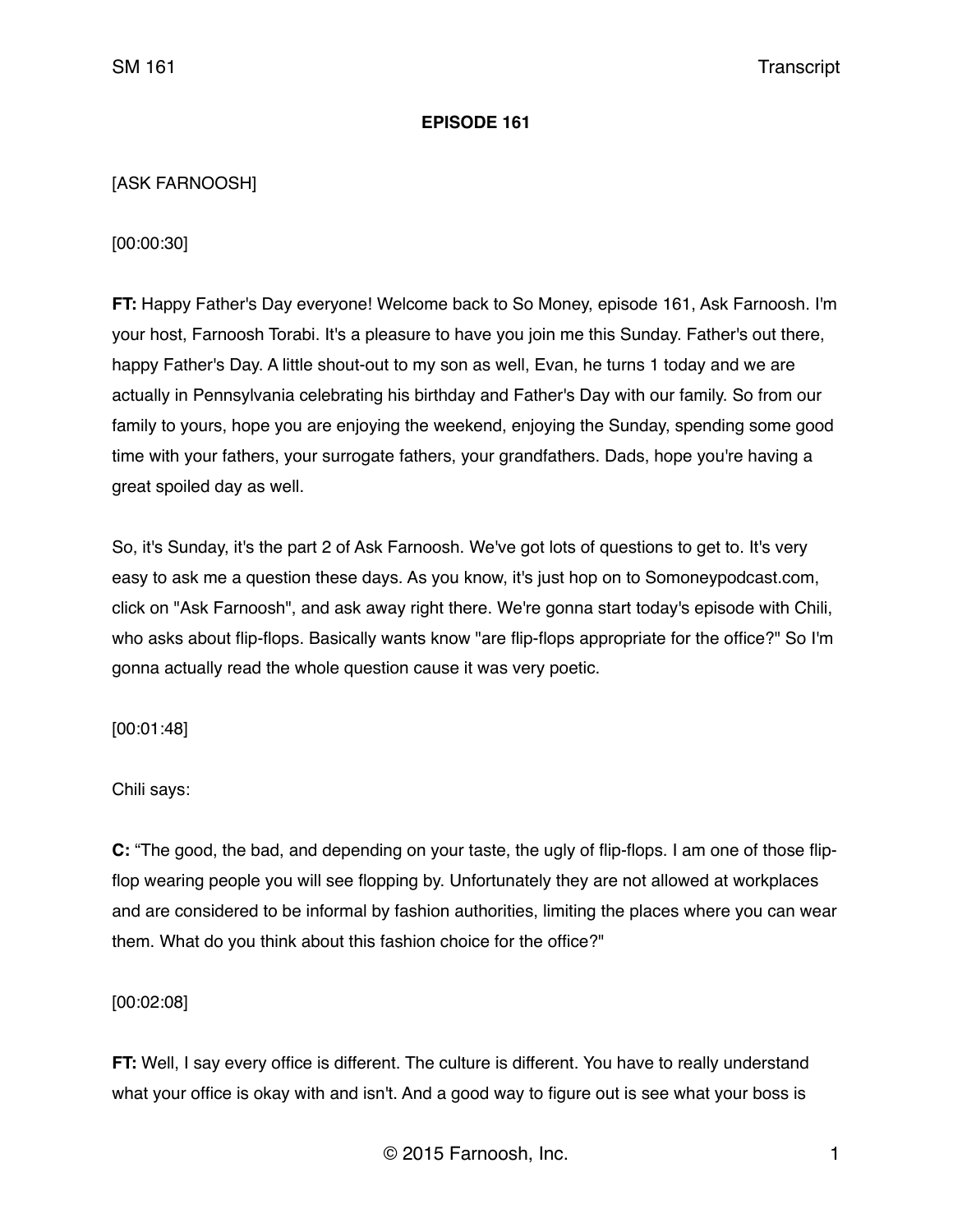wearing to work. What the higher-ups are wearing to work. If they're wearing flip-flops on a Tuesday, maybe then that's your cue. Although, I don't think it's that common and I run an office, a very small office - there's 3 or us, including me. And we dress how we want, I don't have a dress code, but so far no one's come in with flip-flops. And I think I'd be okay with it, so long as we aren't like hosting an event or having lunch with somebody important or a client. I would prefer to keep that to a nice sandal or a closed-toe, peep-toe, but an Old Navy \$4 flip-flop is usually not gonna fly in any office unless you're maybe working at Old Navy. And even then it's probably not kosher. So I'd say, you know what, they're super comfortable, but there's a time and a place for all sorts of fashion and I don't think work is necessarily the place to be wearing flip-flops, especially of the plastic or cheap variety that you can hear the person coming at you like 10 yards down the hallway. "Flop, flop, flop, flop, flop..." That's, you know, that's also equally as annoying as high heels, and men's shoes. Like, "click, click, click, click.." but I digress.

So to answer your question, I like flip-flops. They're super comfortable, they're even fashionable in some ways sometimes. But at work, air on the side of being conservative and wear something that is not a flip-flop.

[00:03:52]

Taous says:

**T:** "I would love to hear this woman on So Money – she's Patrice Banks, founder and CEO of Girls Auto Club. She wants to educate and empower women with cars."

[00:04:01]

**FT:** Alright Taous, sounds interesting! Patrice, I'll look her up. If you know her personally, please email me. Farnoosh at somoneypodcast.com, and I'd love an introduction.

[00:04:11]

Ofem asks"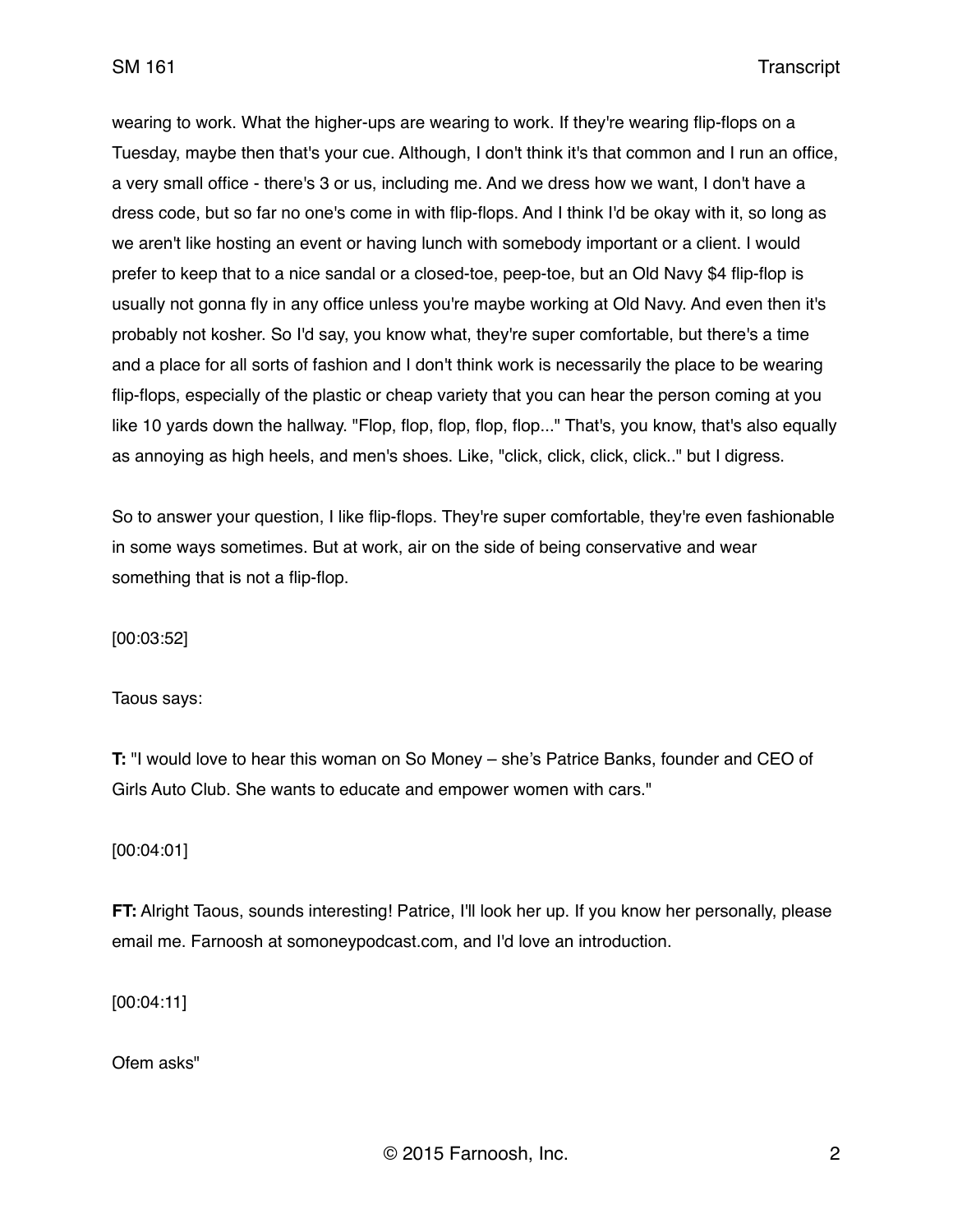**O:** "I am interested in investing in the stock market. Could you recommend reliable and genuine online courses, books and other materials that will sharpen my understanding of the stock market? Many thanks!"

### [00:04:25]

**FT:** Uh, sure! Well, I'm not the investment expert or the stock market expert. I've had several guests on the show that have either a podcast or courses, newsletters themselves. So I'd refer you to them. One is Frank Curzio. He's got a top podcast in the investing section on iTunes. He has been having a newsletter for decades, he is well researched, he is the guy if you wanna learn a lot about investing. And he's got a website, Frankcursio.com.

Timothy Sykes is another guest of mine who has been investing since he was like, since his Bar Mitzvah. Cause he took his Bar Mitzvah money and turned it into a lot of cash. He's been investing forever and has lost money, has made money, and today he's teaching people how they can be savvy investors. So check our Timothy Sykes.

And then as far as some websites for learning about the stock market, I would say that check out some investment simulator platforms, some market simulator platforms. I think Market Watch has one. There are a few out there that will allow you to essentially "pretend invest" in the stock market. And that might be a better way to get your feet wet before you actually put real dollars at stake.

And then for books, I would recommend "The Intelligent Investor" by Benjamin Graham. Everyone should read this book, even if you're not that interested in investing. It's actually a really great read. It was originally published in 1949, and I think it was Warren Buffet who said this was by far the best book on investing ever written, period. So if Warren Buffet's recommending this, I feel pretty confident recommending it as well. So check out "The Intelligent Investor" and good luck with your foray into investing.

[00:06:21]

Luis asks: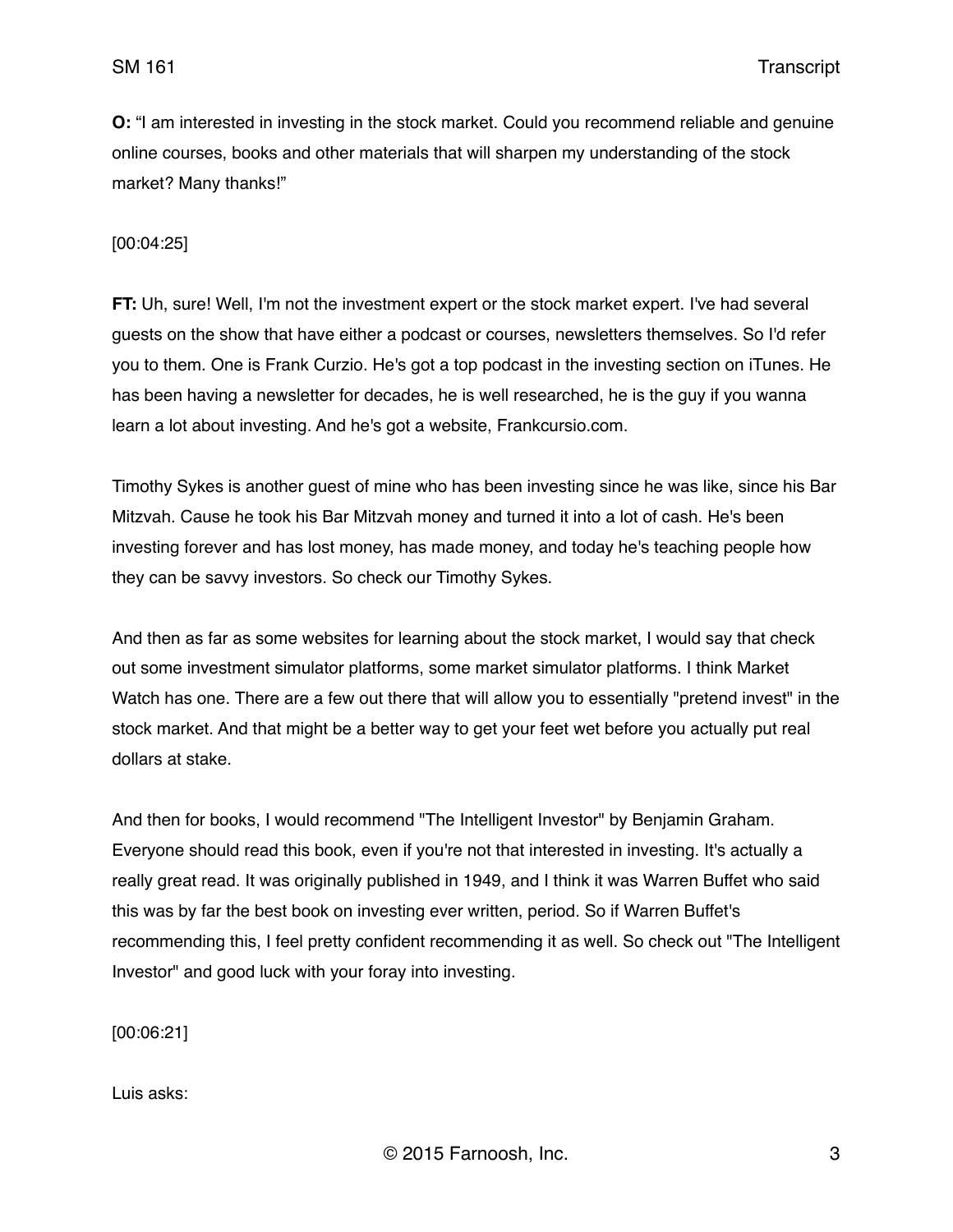SM 161 Transcript

**L:** "I need to make repairs to my home. I do not have any cash saved. What is the best choice I can make to obtain the resources needed? Loans?"

#### [00:06:32]

**FT:** Well Luis, you could go the loan and in this case with a home renovation, you might qualify for a home equity line of credit that could help you with those renovation costs. Now not a lot of banks offer HELOCs. It used to be more common loan product, but since the mortgage crisis and the financial crisis, banks have scaled back on giving these out. Basically you will qualify for a HELOC if you have equity in your home. The value of your home is greater than your mortgage, and that difference is typically your equity. And a HELOC will usually give you a line of credit, and it's using your equity as collateral, essentially. And it's using the equity, and it's based on the value of that equity. And usually not all of it, but some, most of it - 75%, 80%. So you could draw on the equity of your home. You could take out a personal loan. The interest rate might be a little higher. You could take out a 0% APR credit card for the duration of the renovation, and that would only really make sense if you're gonna pay off the balance in full before that 0% interest rate expires.

And then there are other options like, guess what? Saving! If you don't have the money now, make this a priority in your budget that you want to do this, and find tradeoffs in your budget, things that you can get rid of to shore up the cash that you need to be able to better afford this renovation. You might not come up with all of the money, but I think some is better than nothing. Or you may, as some of my guests do and I do sometimes, is find extra revenue streams. So bring in more money to be able to save up for this expense. And I hope you get there. And another thing I would say is, try to maybe not do this now. Summer time is a really busy time for contractors, and all sorts of people doing home renovations, prices tend to be higher in the summer time. People are, you know, kids are outta school. It's like an easier time to renovate, so if you can wait till the winter you might find that you have more negotiating power and more options. People are kinda busy right now with projects, and you might not get the contractor that you want or the electrician that you want, and so maybe waiting is also a way to save. Good luck!